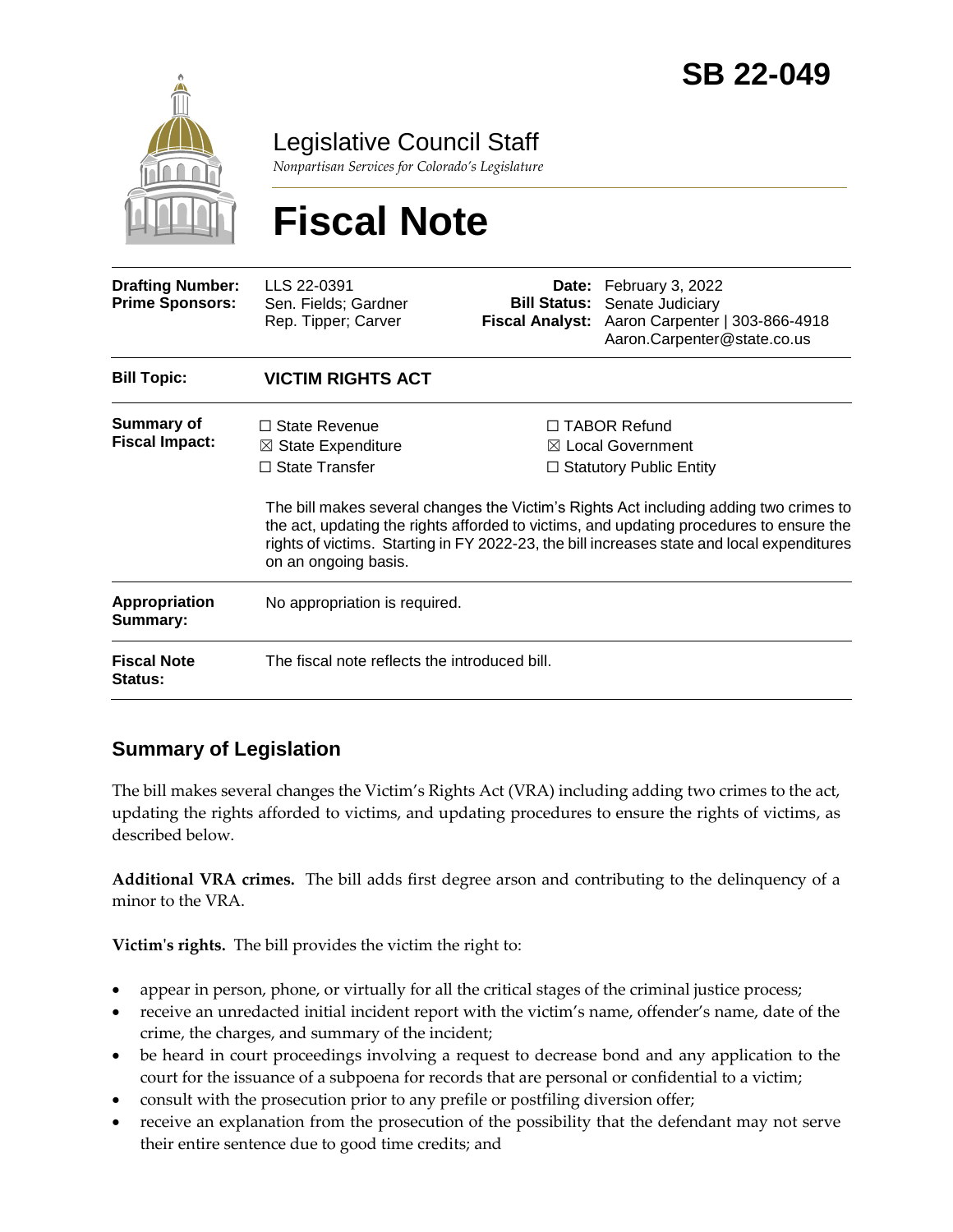be informed if a district attorney grants early termination to an offender participating in a diversion program and the date of termination.

**Deceased crime victims.** The bill allows one or more people from the victim's immediate family to represent the interests of the victim. The representatives have the right to be informed of, present, or heard in court proceedings.

**Victim's information.** The bill requires all correctional officers to keep victim information confidential.

**Victim notifications.** The bill makes several changes to victim notifications. First, district attorneys do not have to inform the victim of a motion that is denied because it is insufficient or defendant is not entitled to relief. Second, the Division of Probation in the Judicial Department must notify the victim, upon request, of any complaint, summons, or warrant filed by the division. Third, law enforcement agencies must only provide the victim information on the status of a cold case upon the victim's request. Finally, the Juvenile Parole Board must notify a victim of any scheduled juvenile parole hearing and any discharge from juvenile parole, and no longer has to give a notification for any escape and recapture of a juvenile or any placement change.

**Subpoena to produce records.** The bill prohibits parties from issuing a subpoena to produce personal, confidential, or privileged records regrading a victim, unless there is a court order. The court may order a subpoena if it finds that a victim has waived their statutory privilege. The bill requires the court to provide a victim or their designee with translation or interpretation services during the hearing, if requested.

**Defendant presence in sentencing.** The bill requires the defendant to be present during the sentencing hearing to hear the victim's Victim Impact Statement unless the court excludes the defendant.

# **State Expenditures**

Starting in FY 2022-23, the bill increases state workload in the Judicial Department, independent Judicial agencies representing indigent offenders, the Department of Corrections, and the Department of Human Services, as described below.

**Judicial Department.** Starting in FY 2022-23, workload to the trial courts, Division of Probation, and the IT section within the Judicial Department will increase as described below.

 **Trial courts – additional hearings.** Workload to the trial courts will increase to hold additional hearings on subponeas and bonds. The fiscal note assume that subpoena hearings are not required and that any increase will be minimal. For bond hearings, it is unknown how many modifications to bond are set without a hearing, therefore an exact impact cannot be determined. If additional resources are necessary, the fiscal note assumes costs will be addressed through the annual budget process.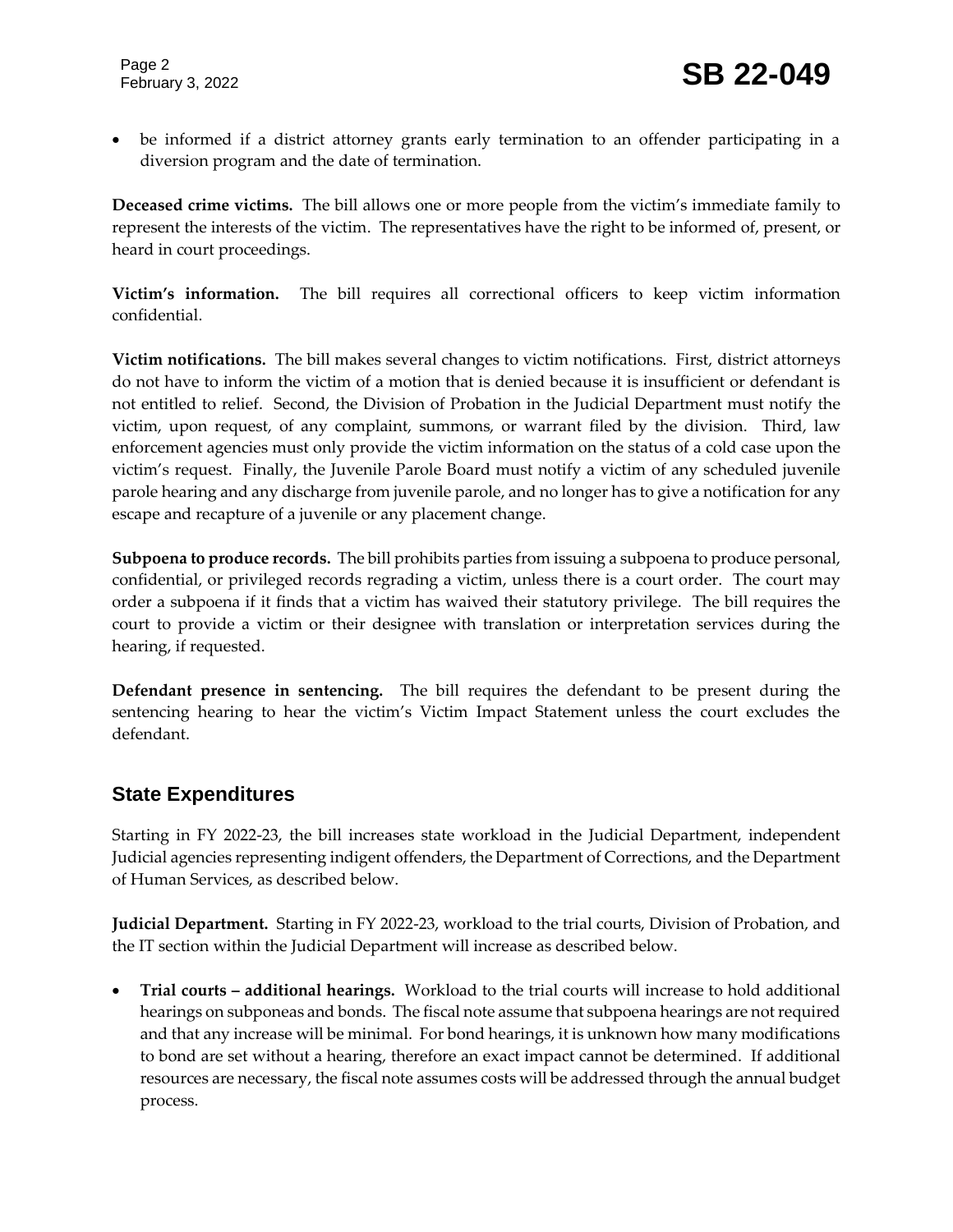Page 3

- **Trial courts – victim's rights.** Costs within the trial courts will increase to ensure that victims have the right to be present and heard during the trial. The fiscal note assumes that most courts already make accommodations to allow a victim to participate virtually and any increase in costs will be minimal to the courts (see Information Technology section below). Finally, the fiscal note assumes that courts are currently providing interpretation services.
- **Probation – victim notifications.**By adding two crimes to the VRA, the number of notifications the Division of Probation must send out will increase. In the last five years, there have been an average of 15 cases per year sentenced to probation for first degree arson and 79 cases per year sentenced for contributing to the delinquency of a minor. Assuming a 23 percent opt-in rate for notifications, probation will send monthly notifications for 94 cases.
- In addition to the new crimes, the bill also requires probation to notify victims of all complaints, summons, or warrants filed, not just those where the offender failed to report to probation or the location of the offender is unknown. The average number of complaints, summons, or warrants issued for reasons other than failure to report or location unknown was 1,074 cases per year. Assuming an opt-in rate of 23 percent, probation will issue 247 notifications.

Finally, the division must notify victims about an offender's request for early termination of a direct sentence to Community Corrections. The fiscal note assumes that there will be 114 eligible VRA cases that would meet this requirement and would need notification. Overall, it is assumed that these notifications will require 0.2 FTE Probation Officer, which can be handled within existing appropriations.

- **Information Technology.** Costs and workload within the IT section of the Judicial Department will increase to ensure victims have virtual options to attend court. According to the department, about 80 percent of hearing spaces can accommodate virtual attendance. However, the department is in the middle of upgrading IT infrastructure, which includes expanding and upgrading the equipment needed for remote court hearings. Initial funding has been requested through the budget process with FY 2021-22 supplemental funding recently approved by the Joint Budget Committee. Therefore, the fiscal note assumes no appropriation is required through this bill. In addition, workload to the IT section will increase to update the case management system and other systems to allow for increased notifications.
- **Independent Judicial Agencies Representing Indigent Offenders.** Starting in FY 2022-23, to the extent the bill results in longer hearings, costs and workload to the Office of the Public Defender and the Office of Alternative Defense Counsel will increase. The fiscal note assumes that any increase in appropriations will be requested through the annual budget process.

**Department of Corrections.** Starting in FY 2022-23, costs in the Department of Corrections (DOC) will increase to ensure that victims have remote options during parole hearings. The Parole Board currently has limited remote options. If additional features are needed (e.g. breakout rooms), costs in the DOC will increase to ensure these features are available. In addition, to the extent the bill increases the work to notify additional victims, workload will increase. No change in DOC appropriations is required.